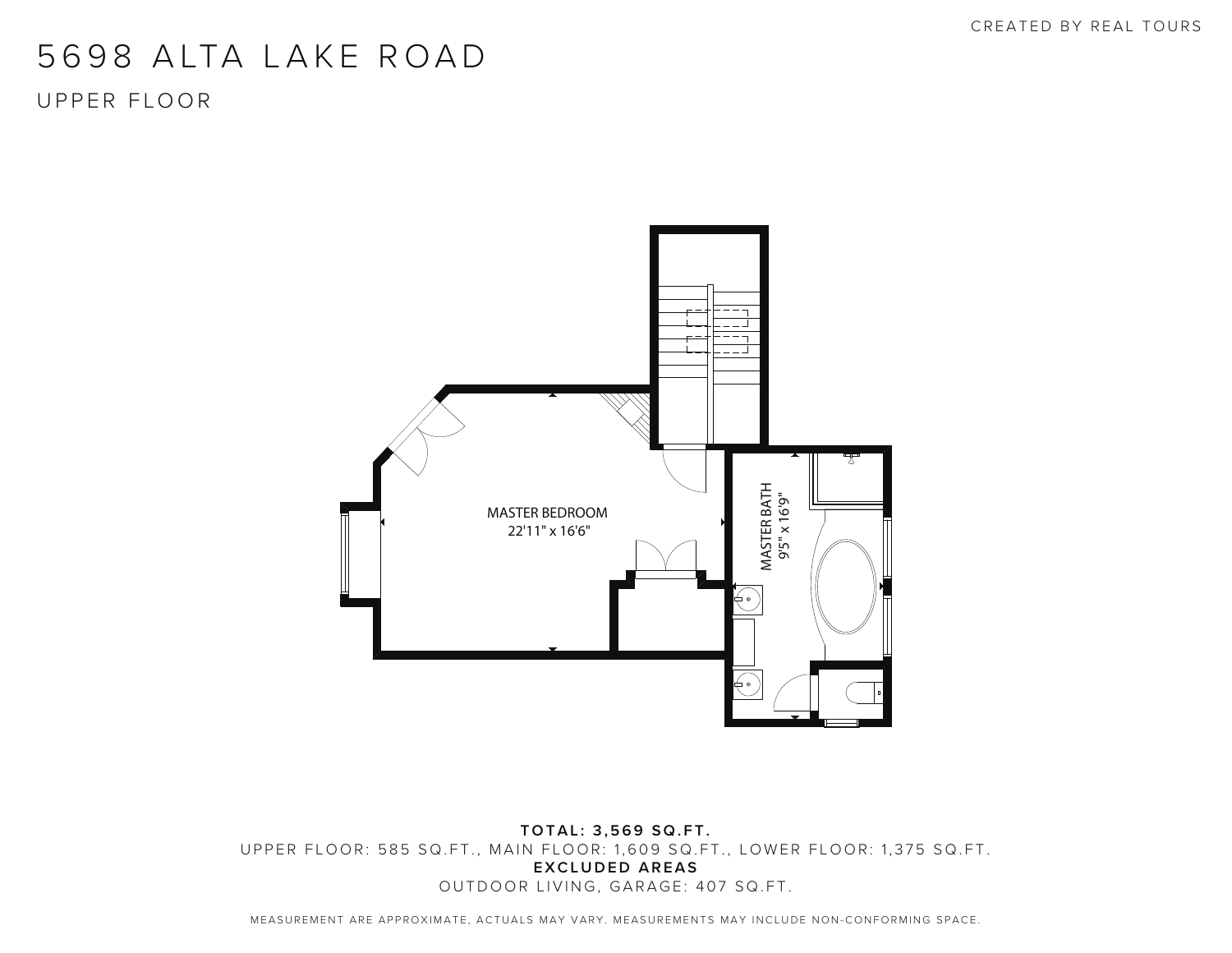## 5698 ALTA LAKE ROAD

MAIN FLOOR



UPPER FLOOR: 585 SQ.FT., MAIN FLOOR: 1,609 SQ.FT., LOWER FLOOR: 1,375 SQ.FT. **EXCLUDED AREAS** OUTDOOR LIVING, GARAGE: 407 SQ.FT.

MEASUREMENT ARE APPROXIMATE, ACTUALS MAY VARY. MEASUREMENTS MAY INCLUDE NON-CONFORMING SPACE.